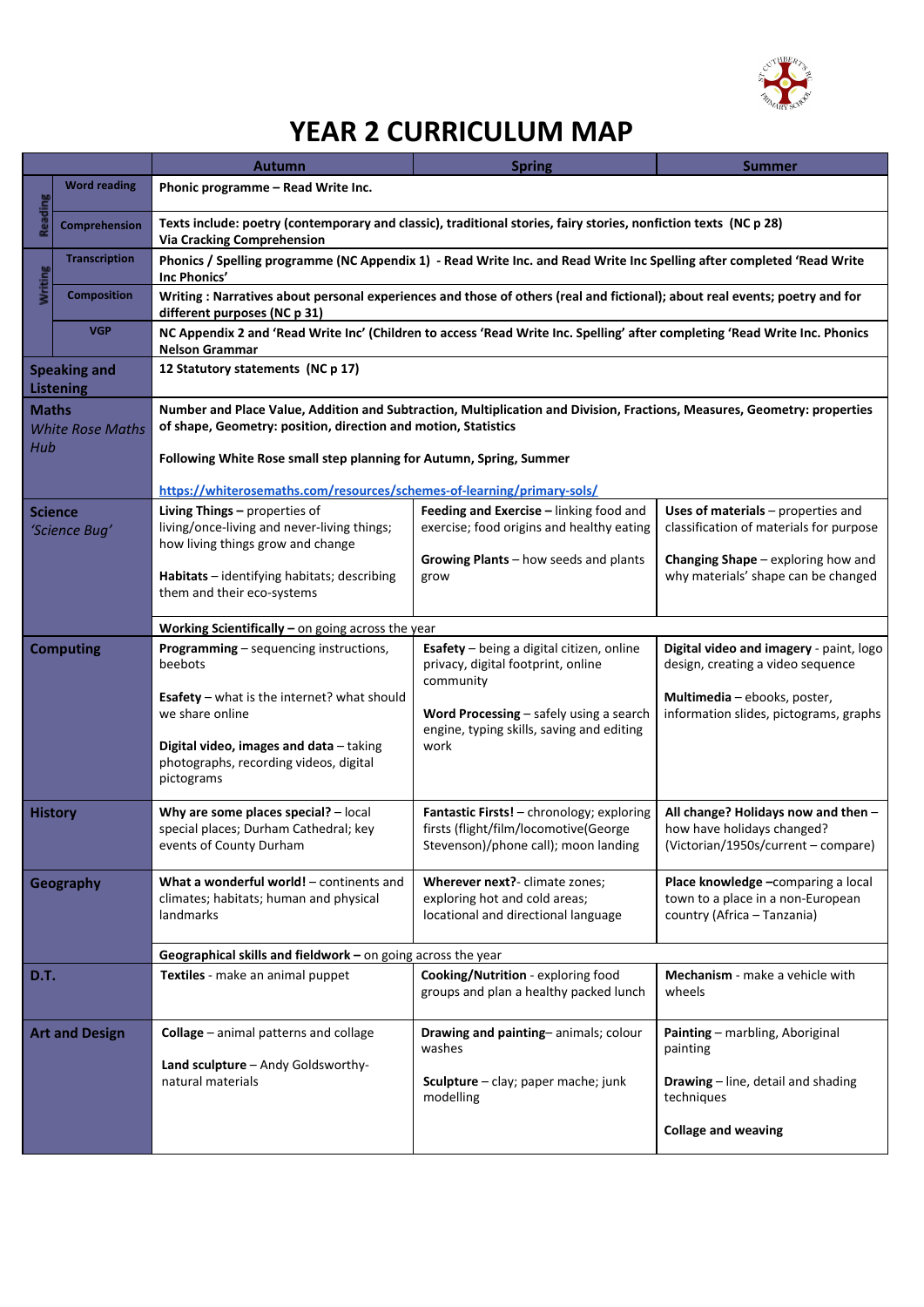

| <b>Music</b>         | <b>Exploring duration</b>                                                                                                                                                                                | <b>Exploring pitch</b>                                                                                                                                                                                                                     | Timbre, tempo and dynamics                                                                                                                                                |
|----------------------|----------------------------------------------------------------------------------------------------------------------------------------------------------------------------------------------------------|--------------------------------------------------------------------------------------------------------------------------------------------------------------------------------------------------------------------------------------------|---------------------------------------------------------------------------------------------------------------------------------------------------------------------------|
| <b>Music Express</b> | <b>Pulse and rhythm</b>                                                                                                                                                                                  | <b>Exploring instruments and symbols</b>                                                                                                                                                                                                   | <b>Exploring sounds</b>                                                                                                                                                   |
| <b>P.E.</b>          | <b>Gymnastics &amp; Dance (Cats)</b>                                                                                                                                                                     | <b>Gymnastics</b>                                                                                                                                                                                                                          | <b>Dance (Circus and Emotions)</b>                                                                                                                                        |
|                      | <b>Games &amp; Gymnastics</b>                                                                                                                                                                            | Games                                                                                                                                                                                                                                      | <b>Games &amp; Athletics</b>                                                                                                                                              |
| <b>MFL</b>           | <b>Greetings</b> - Exploring range of languages<br>through register - French, Spanish,<br>German, Swahili, Chinese, Italian etc.                                                                         | Key phrases - please, thank you,<br>goodbye, how are you?<br><b>Exploring France - capital city,</b><br>landmarks, currency, customs, food etc)<br>Le francais $\text{actif}$ – physical activity<br>through French (eg. jump three times) | <b>French stories</b><br>Caillou videos-<br>listening out for key<br>phrases<br>Introducing myself -<br>My name is                                                        |
| R.E.                 | Come and See<br>Year A<br><b>New Beginning</b><br><b>Baptism</b><br><b>Preparations</b><br><b>Other Faiths</b><br>Year B<br><b>Families</b><br><b>Waiting</b><br><b>Belonging</b><br><b>Other Faiths</b> | Come and See<br>Year A<br><b>Books</b><br><b>Thanksgiving</b><br><b>Opportunities</b><br><b>Other Faiths</b><br>Year B<br><b>Special People</b><br><b>Meals</b><br>Change<br><b>Other Faiths</b>                                           | Come and See<br>Year A<br><b>Spread the Word</b><br><b>Rules</b><br><b>Treasures</b><br>Year B<br><b>Holidays and Holydays</b><br><b>Being Sorry</b><br><b>Neighbours</b> |

### **Class readers**

#### Autumn Term

- George's Marvellous Medicine by Roald Dahl
- Paddington by Michael Bond
- Paddington's Grand Tour by Michael Bond
- Lala Salama: A Tanzanian Lullaby Patricia MacLachan and Elizabeth Zunon
- The Butterfly Children Nuts and Leaves by Angela Kincaid
- The Animals of Farthing Wood Farewell to the Wood by Colin Dann
- The Animals of Farthing Wood The Adventure Begins by Colin Dann
- The Animals of Farthing Wood Fire! by Colin Dann
- The Animals of Farthing Wood A New Friend by Colin Dann
- Paddington and the Christmas Surprise by Michael Bond
- The Chronicles of Narnia: The Lion, the Witch and the Wardrobe (abridged) by CS Lewis

#### Spring Term

- The Hodgeheg by Dick King-Smith
- The Jolly Witch Trilogy by Dick-King Smith
- The Owl who was afraid of the Dark by Jill Tomlinson
- The Penguin who wanted to find out by Jill Tomlinson
- Somebody Swallowed Stanley by Sarah Roberts
- Saving Tally by Serena Lane Ferrari
- Peter Rabbit by Beatrix Potter
- Malala's Magic Pencil by Malala Yousafzai